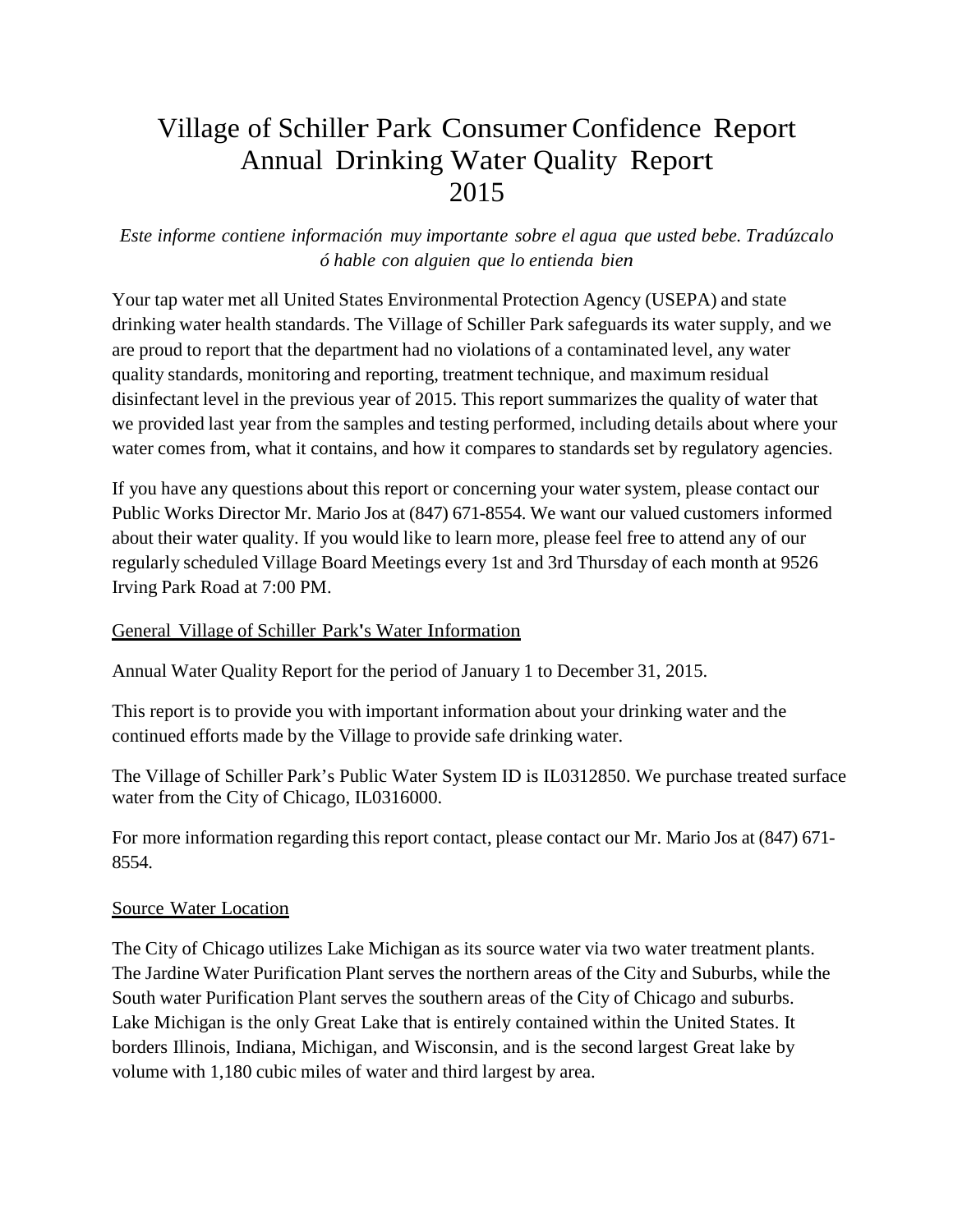## Source Water Information

| Source Water<br>Name                            |                                   | Type of<br>Water | <b>Report Status</b> | Location                                |
|-------------------------------------------------|-----------------------------------|------------------|----------------------|-----------------------------------------|
| CC 01-9428 W<br><b>IRVING PARK</b><br><b>RD</b> | FF IL0316000 TP01:<br><b>LAKE</b> | <b>SW</b>        |                      | CL <sub>2</sub> HSP<br><b>DISCHARGE</b> |

## Source Water Assessment

We want our valued customers informed about their water quality. If you would like to learn more, please feel welcome to attend any of our regularly scheduled meetings. The Source Water Assessment for our water supply has been completed by the Illinois EPA. If you would like a copy of this information, please stop by Village Hall or call our water operator at (847) 671-8554. To view a summary version of the completed Source Water Assessments, including: Importance of Source Water; Susceptibility to Contamination Determination; and documentation/recommendation of Source Water Protection Efforts, you may access the Illinois EPA website at http://dataservices.epa.illinois.gov/swap/factsheet.aspx

The Illinois EPA considers all surface water sources of community water supply to be susceptible to potential pollution problems. The very nature of surface water allows contaminants to migrate into the intake with no protection beyond dilution. This is the reason for mandatory treatment for all surface water supplies in Illinois. Chicago's offshore intakes are located at a distance that shoreline impacts are not usually considered a factor on water quality. At certain times of the year, however, the potential for contamination exists due to wet-weather flows and river reversals. In addition, the placement of the crib structures may serve to attract waterfowl, gulls and terns that frequent the Great Lakes area, thereby concentrating fecal deposits at the intake and thus compromising the source water quality. Conversely, the shore intakes are highly susceptible to storm water runoff, marinas and shoreline point sources due to the influx of groundwater to the lake.

Further information on our community water supply's Source Water Assessment Program is available by calling the City of Chicago, Department of Water Management at 312-742- 6635.

## Source Water Assessment Summary

The Illinois EPA implemented a Source Water Assessment Program (SWAP) to assist with watershed protection of public drinking water supplies. The SWAP inventories potential sources of contamination and determined the susceptibility of the source water to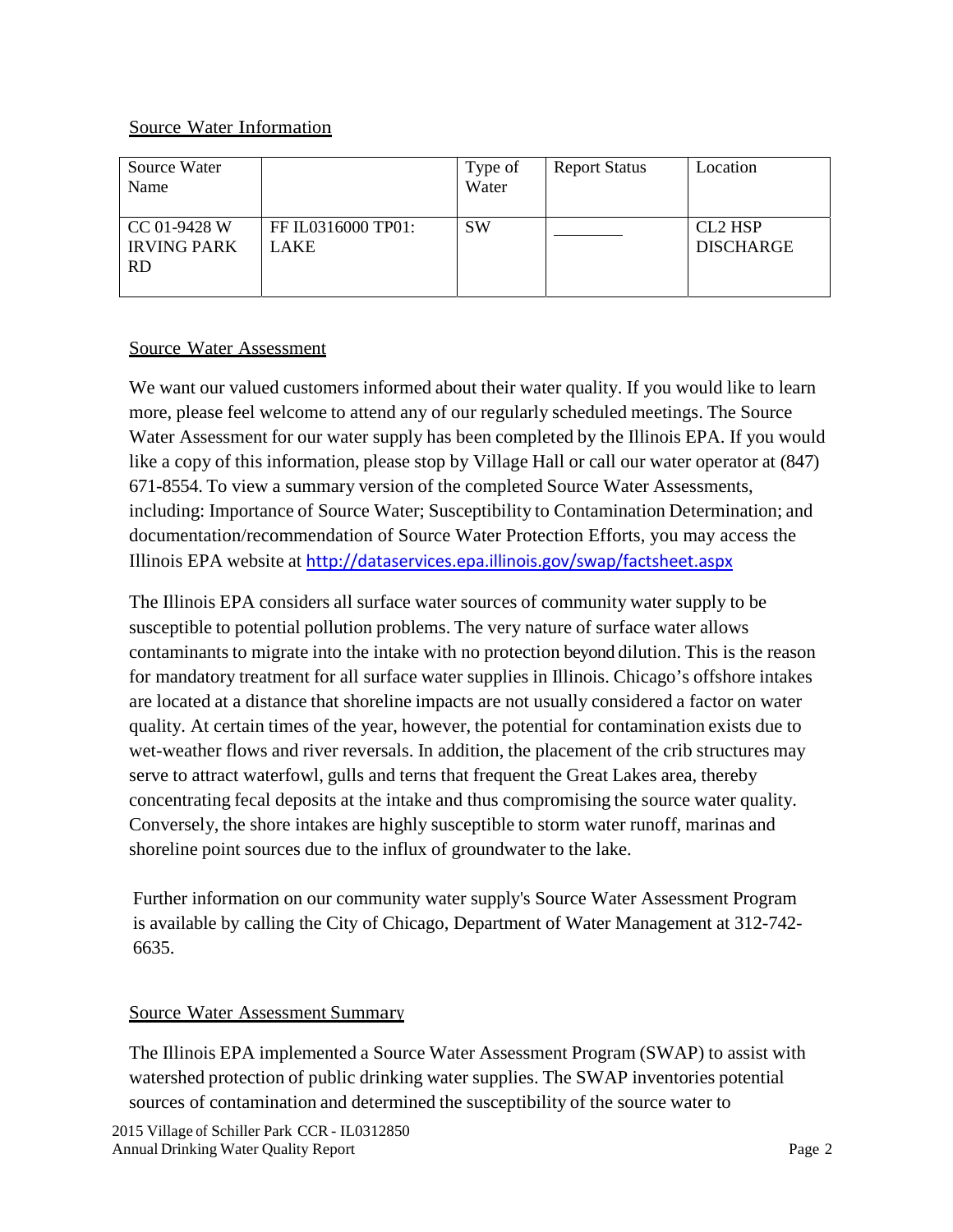contamination. The Illinois EPA has completed the SWAP for our supply. Further information on our community water supply's Source Water Assessment Program is available by calling the City of Chicago, Department of Water Management at 312-742-6635.

## Source of Drinking Water

The sources of drinking water (both tap water and bottled water) include rivers, lakes, streams, ponds, reservoirs, springs, and wells. As water travels over the surface of the land or through the ground, it dissolves naturally-occurring minerals and, in some cases, radioactive material, and can pick up substances resulting from the presence of animals or from human activity.

Contaminants that may be present in source water include:

- Microbial contaminants, such as viruses and bacteria, which may come from sewage treatment plants, septic systems, agricultural livestock operations, and wildlife.
- Inorganic contaminants, such as salts and metals, which can be naturally-occurring or result from urban storm water runoff, industrial or domestic wastewater discharges, oil and gas production, mining, or farming.
- Pesticides and herbicides, which may come from a variety of sources such as agriculture, urban storm water runoff, and residential uses.
- Organic chemical contaminants, including synthetic and volatile organic chemicals, which are by-products of industrial processes and petroleum production, and can also come from gas stations, urban storm water runoff, and septic systems.
- Radioactive contaminants, which can be naturally-occurring or be the result of oil and gas production and mining activities

Drinking water, including bottled water, may reasonably be expected to contain at least small amounts of some contaminants. The presence of contaminants does not necessarily indicate that water poses a health risk. More information about contaminants and potential health effects can be obtained by calling the USEPAs Safe Drinking Water Hotline at (800) 426- 4791.

In order to ensure that tap water is safe to drink, EPA prescribes regulations which limit the amount of certain contaminants in water provided by public water systems. FDA regulations establish limits for contaminants in bottled water, which must provide the same protection for public health.

Some people may be more vulnerable to contaminants in drinking water than the general population.

Immuno-compromised persons such as persons with cancer undergoing chemotherapy,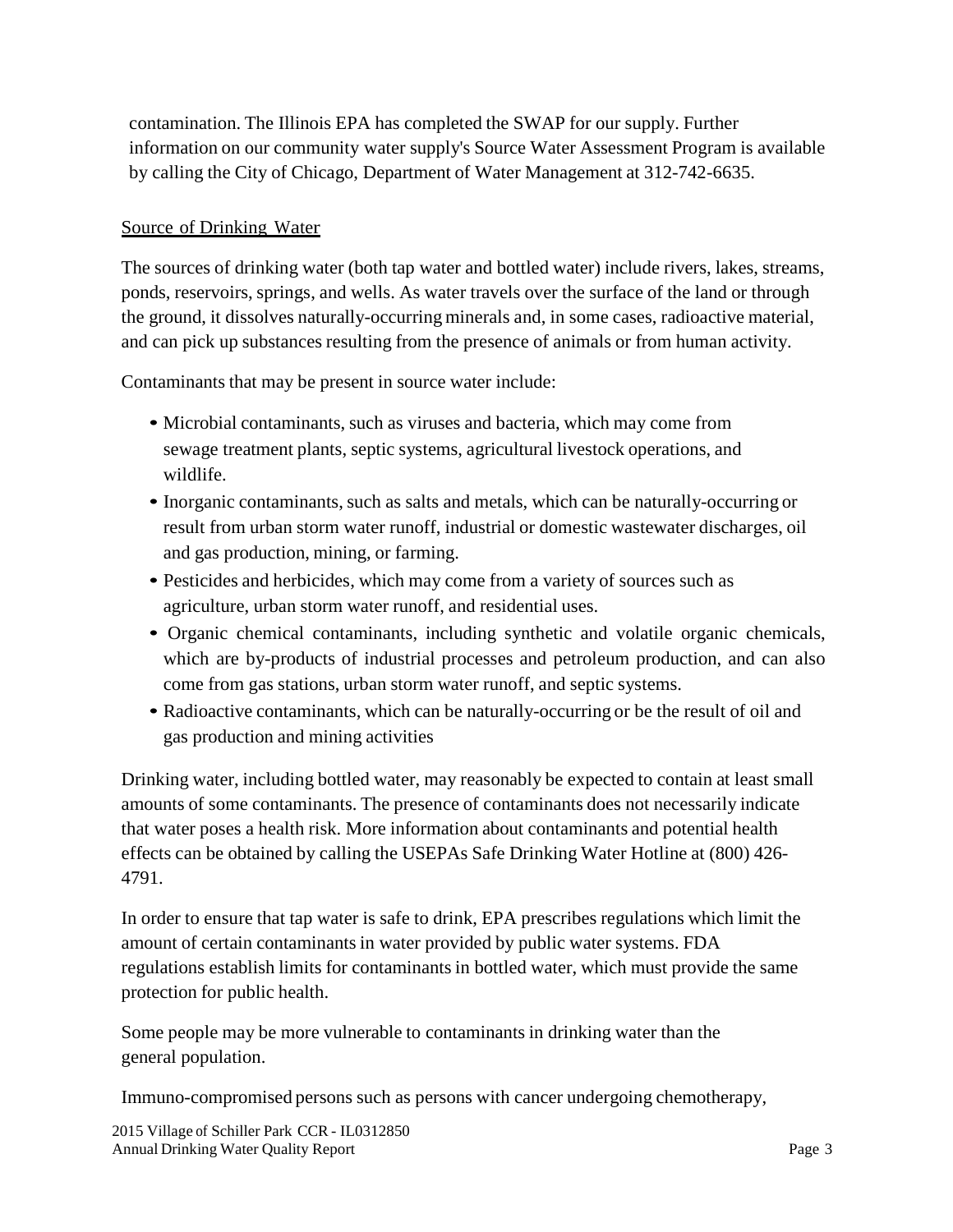persons who have undergone organ transplants, people with HIV/AIDS or other immune system disorders, some elderly, and infants can be particularly at risk from infections. These people should seek advice about drinking water from their health care providers. EPA/CDC guidelines on appropriate means to lessen the risk of infection by Cryptosporidium and other microbial contaminants are available from the Safe Drinking Water Hotline (800) 426-4791.

If present, elevated levels of lead can cause serious health problems, especially for pregnant women and young children. Lead in drinking water is primarily from materials and components associated with service lines and home plumbing. We cannot control the variety of materials used in plumbing components. When your water has been sitting for several hours, you can minimize the potential for lead exposure by flushing your tap for 30 seconds to 2 minutes before using water for drinking or cooking. If you are concerned about lead in your water, you may

wish to have your water tested. Information on lead in drinking water, testing methods, and steps you can take to minimize exposure is available from the Safe Drinking Water Hotline or at https://www.epa.gov/your-drinking-water/basic-information-about-lead-drinking-water .

## 2015 Voluntary Monitoring

The City of Chicago has continued monitoring for Cryptosporidium, Giardia and E. coli in its source water as part of its water quality program. To date, Cryptosporidium has not been detected in these samples, but Giardia was detected in 2010 in one raw lake water sample collected in September 2010. Treatment processes have been optimized to provide effective barriers for removal of Cryptosporidium oocysts and Giardia cysts in the source water, effectively removing these organisms in the treatment process. By maintaining low turbidity through the removal of particles from the water, the possibility of Cryptosporidium and Giardia organisms getting into the drinking water system is greatly reduced.

In 2015, CDWM has continued monitoring for hexavalent chromium, also known as chromium-6. USEPA has not yet established a standard for chromium-6, a contaminant of concern, which has both natural and industrial sources. Please address any questions or concerns to DWM's water Quality Division at 312-742-7499. Data Reports on the monitoring program for chromium-6 are posted on the City's website, which can be accessed at the following address:

http://www.cityofchicago.org/city/en/depts/water/supp\_info/water\_quality\_resultsandreports/chromi um‐6.html

## 2015 Violation Summary Table

We are pleased to announce that no monitoring, reporting, treatment techniques, maximum residual disinfectant level, or maximum contaminant level violations were recorded during 2015.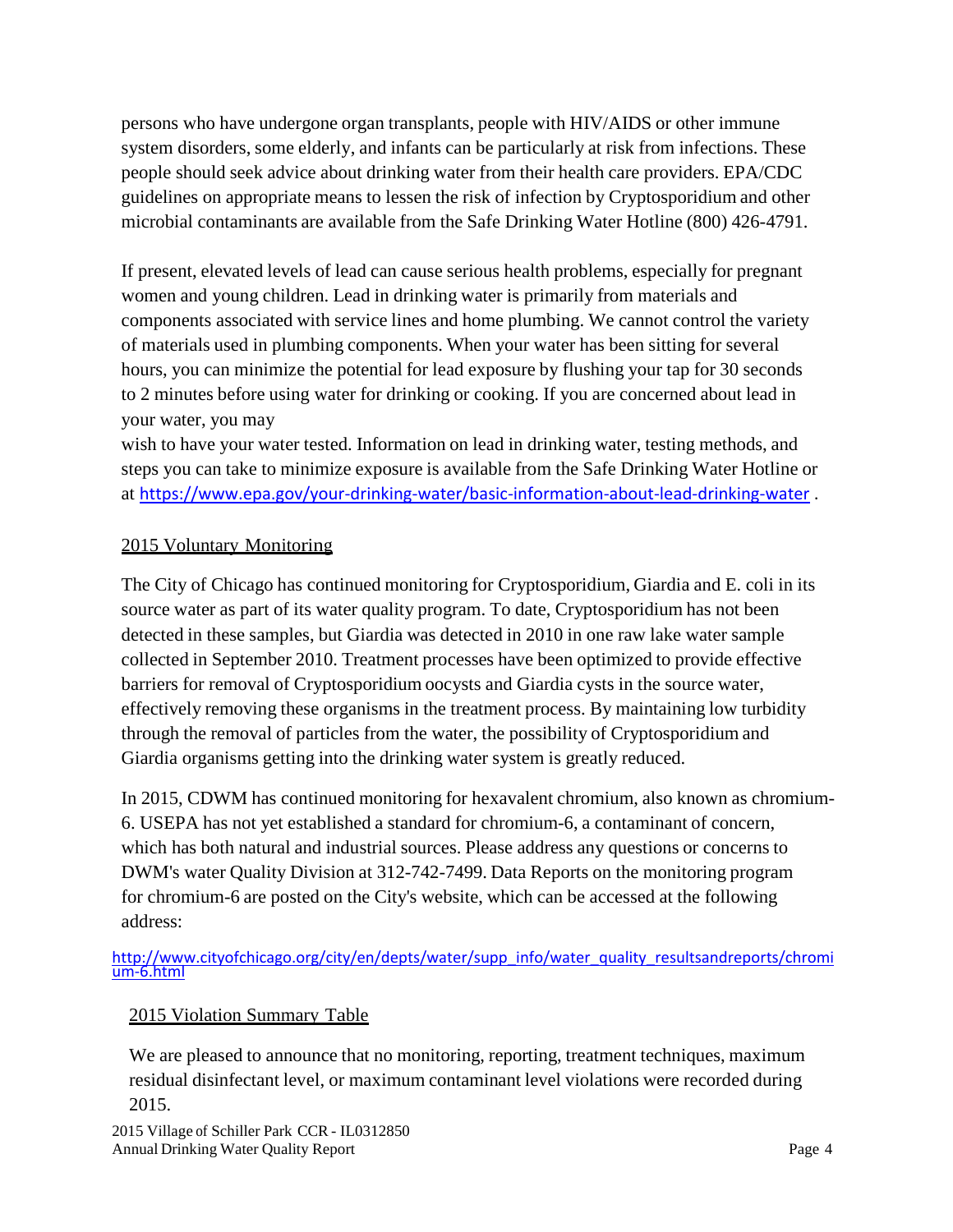## 2015 Regulated Contaminants Detected

See attached reports for the Village of Schiller Park and the City of Chicago.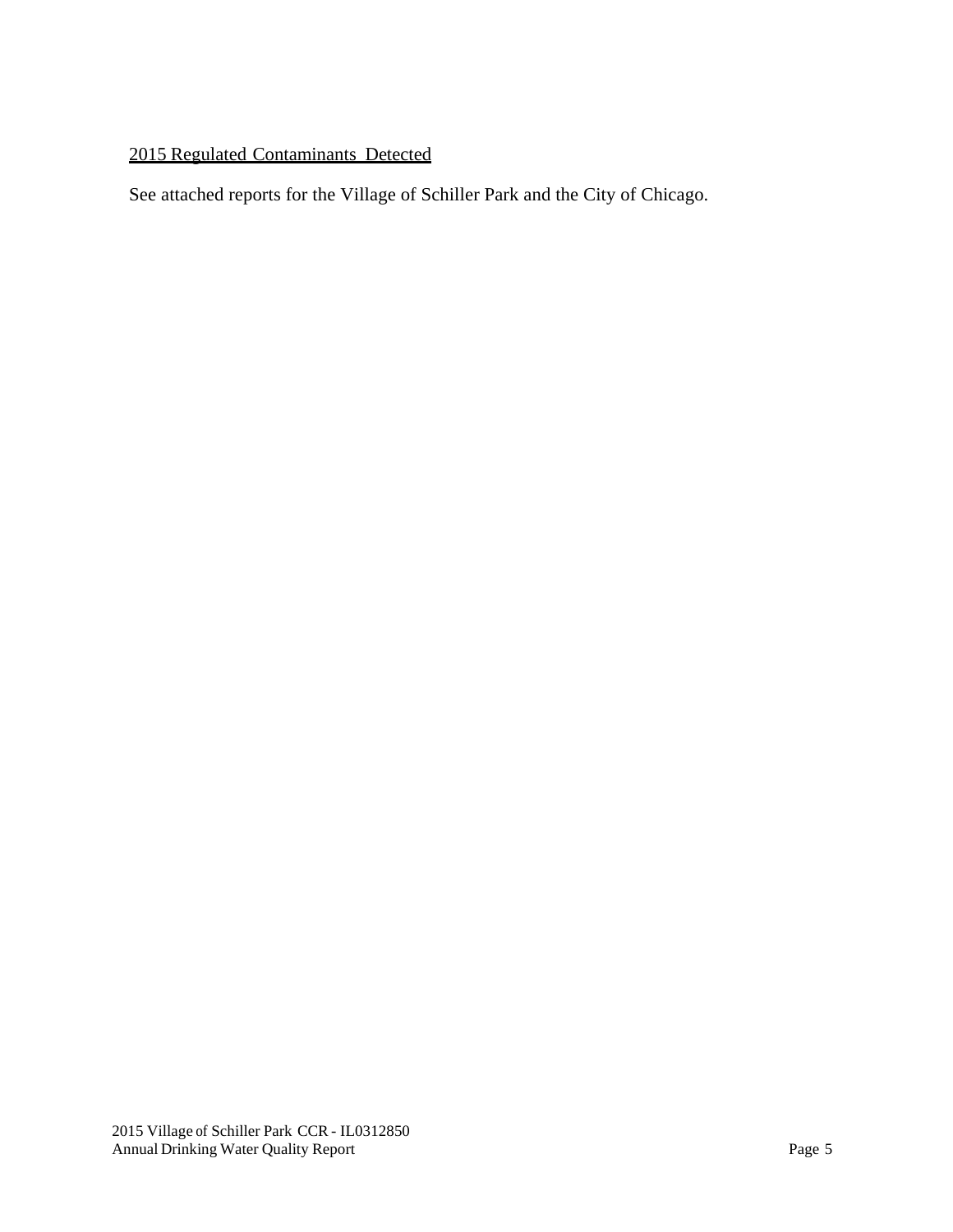| SCHILLER PARK                                                                                                                                                              | Source of Drinking Water                                                                                                                                                                                                                                  | Drinking water, including bottled water, may<br>reasonably be expected to contain at least small                                                                                                                                                                                                                                                                                                                                                                                                                                                                                                                                                                                                   |  |  |
|----------------------------------------------------------------------------------------------------------------------------------------------------------------------------|-----------------------------------------------------------------------------------------------------------------------------------------------------------------------------------------------------------------------------------------------------------|----------------------------------------------------------------------------------------------------------------------------------------------------------------------------------------------------------------------------------------------------------------------------------------------------------------------------------------------------------------------------------------------------------------------------------------------------------------------------------------------------------------------------------------------------------------------------------------------------------------------------------------------------------------------------------------------------|--|--|
| IL0312850                                                                                                                                                                  | The sources of drinking water (both tap water and<br>bottled water) include rivers, lakes, streams,<br>ponds, reservoirs, springs, and wells. As water                                                                                                    | amounts of some contaminants. The presence of<br>contaminants does not necessarily indicate that<br>water poses a health risk. More information about                                                                                                                                                                                                                                                                                                                                                                                                                                                                                                                                              |  |  |
| Annual Water Quality Report for the period of January 1 to<br>December 31, 2015                                                                                            | travels over the surface of the land or through the<br>ground, it dissolves naturally-occurring minerals<br>and, in some cases, radioactive material, and can                                                                                             | contaminants and potential health effects can be<br>obtained by calling the EPAs Safe Drinking Water<br>Hotline at (800) 426-4791.                                                                                                                                                                                                                                                                                                                                                                                                                                                                                                                                                                 |  |  |
| This report is intended to provide you with important<br>information about your drinking water and the efforts made<br>by the water system to provide safe drinking water. | pickup substances resulting from the presence of<br>animals or from human activity.<br>Contaminants that may be present in source water                                                                                                                   | In order to ensure that tap water is safe to<br>drink, EPA prescribes regulations which limit the                                                                                                                                                                                                                                                                                                                                                                                                                                                                                                                                                                                                  |  |  |
| The source of drinking water used by<br>SCHILLER PARK is Purchased Surface Water                                                                                           | linclude:<br>Microbial contaminants, such as viruses and<br>bacteria, which may come from sewage treatment<br>plants, septic systems, agricultural livestock                                                                                              | amount of certain contaminants in water provided<br>by public water systems. FDA regulations establish<br>limits for contaminants in bottled water which<br>must provide the same protection for public                                                                                                                                                                                                                                                                                                                                                                                                                                                                                            |  |  |
| For more information regarding this report contact:                                                                                                                        | operations, and wildlife.<br>Inorganic contaminants, such as salts and<br>metals, which can be naturally-occurring or result                                                                                                                              | health.<br>Some people may be more vulnerable to contaminants                                                                                                                                                                                                                                                                                                                                                                                                                                                                                                                                                                                                                                      |  |  |
| Mario Jos<br>Name                                                                                                                                                          | from urban storm water runoff, industrial or<br>domestic wastewater discharges, oil and gas                                                                                                                                                               | in drinking water than the general population.<br>Immuno-compromised persons such as persons with                                                                                                                                                                                                                                                                                                                                                                                                                                                                                                                                                                                                  |  |  |
| $(847)$ 671-8554<br>Phone                                                                                                                                                  | production, mining, or farming.<br>Pesticides and herbicides, which may come from a<br>variety of sources such as agriculture, urban storm<br>water runoff, and residential uses.                                                                         | cancer undergoing chemotherapy, persons who have<br>undergone organ transplants, people with HIV/AIDS<br>or other immune system disorders, some elderly and<br>infants can be particularly at risk from<br>infections. These people should seek advice about<br>drinking water from their health care providers.<br>EPA/CDC guidelines on appropriate means to lessen<br>the risk of infection by Cryptosporidium and other<br>microbial contaminants are available from the Safe<br>Drinking Water Hotline (800-426-4791).                                                                                                                                                                        |  |  |
| Este informe contiene información muy importante sobre<br>el agua que usted bebe. Tradúzcalo ó hable con alguien<br>que lo entienda bien.                                  | Organic chemical contaminants, including<br>synthetic and volatile organic chemicals, which are<br>by-products of industrial processes and petroleum<br>production, and can also come from gas stations,<br>urban storm water runoff, and septic systems. |                                                                                                                                                                                                                                                                                                                                                                                                                                                                                                                                                                                                                                                                                                    |  |  |
|                                                                                                                                                                            | Radioactive contaminants, which can be<br>haturally-occurring or be the result of oil and gas<br>production and mining activities.                                                                                                                        | If present, elevated levels of lead can cause<br>serious health problems, especially for pregnant<br>women and young children. Lead in drinking water                                                                                                                                                                                                                                                                                                                                                                                                                                                                                                                                              |  |  |
|                                                                                                                                                                            |                                                                                                                                                                                                                                                           | is primarily from materials and components<br>associated with service lines and home plumbing.<br>We cannot control the variety of materials used in<br>plumbing components. When your water has been<br>sitting for several hours, you can minimize the<br>potential for lead exposure by flushing your tap<br>for 30 seconds to 2 minutes before using water for<br>drinking or cooking. If you are concerned about<br>lead in your water, you may wish to have your<br>water tested. Information on lead in drinking<br>water, testing methods, and steps you can take to<br>minimize exposure is available from the Safe<br>Drinking Water Hotline or at<br>http://www.epa.gov/safewater/lead. |  |  |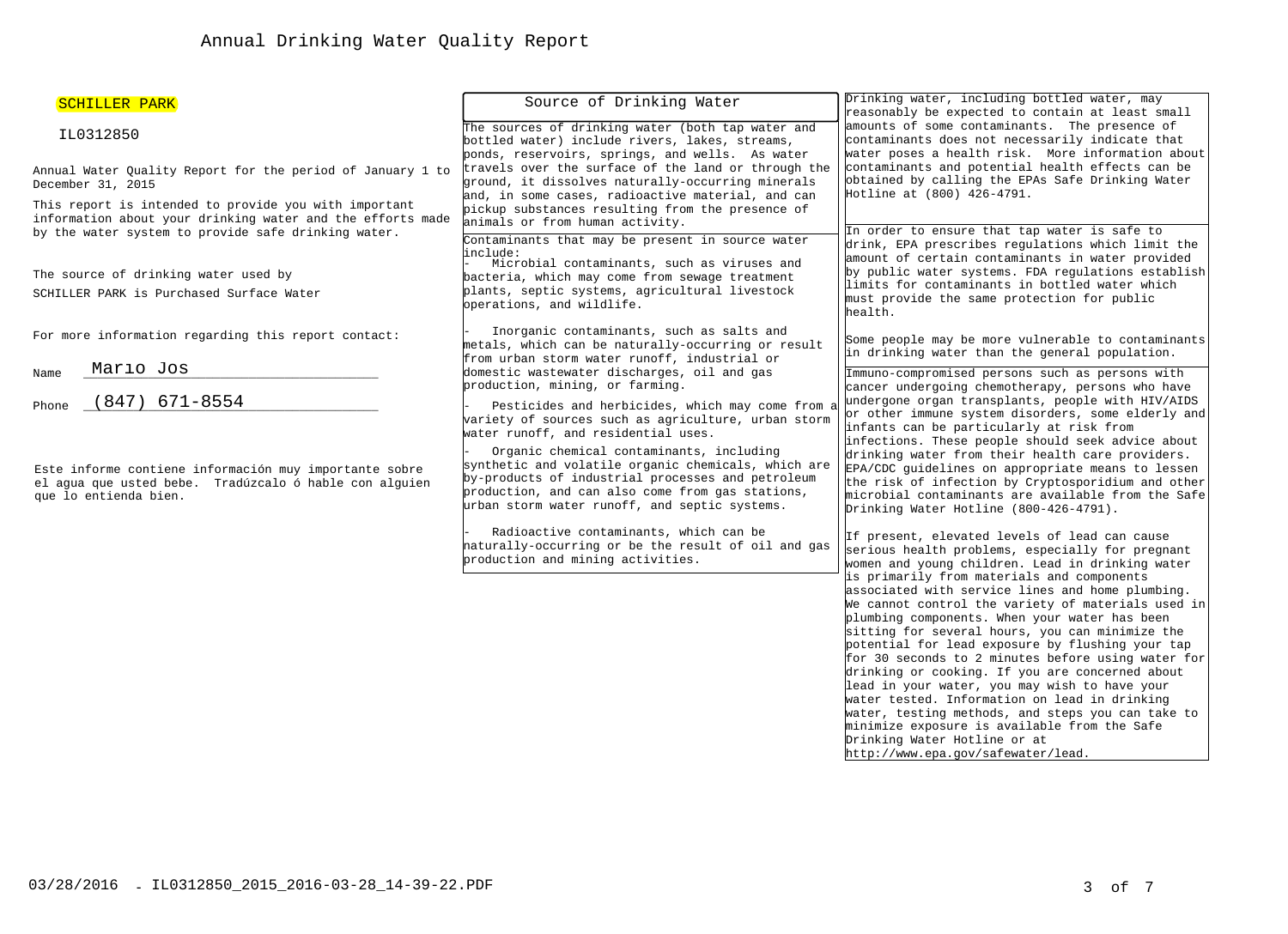### Source Water Information

| Source Water Name           |                         | Type of Water | Report Status | Location          |
|-----------------------------|-------------------------|---------------|---------------|-------------------|
| CC 01-9428 W IRVING PARK RD | FF IL0316000 TP01: LAKE | SW            |               | CL2 HSP DISCHARGE |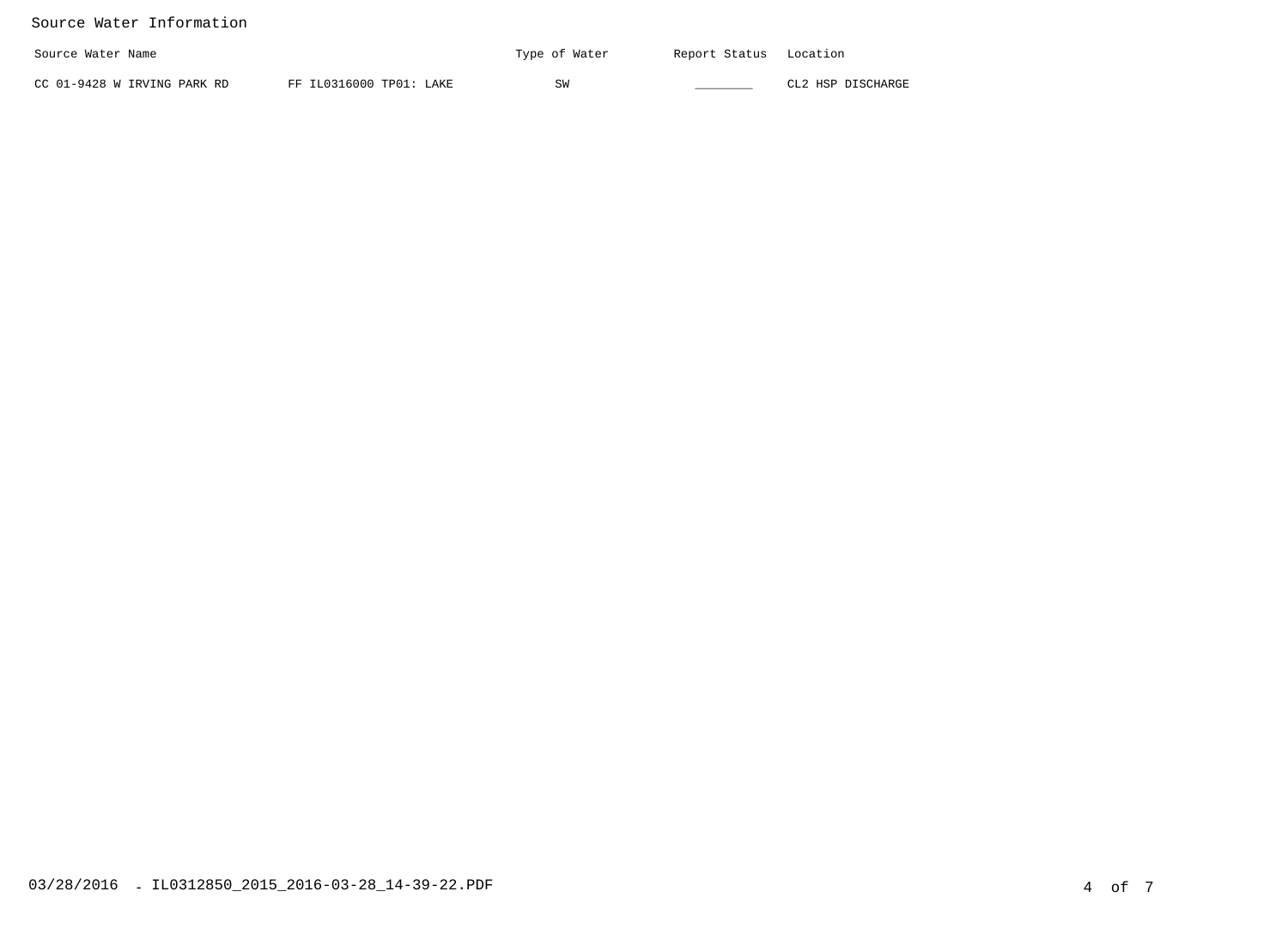### Source Water Assessment

We want our valued customers to be informed about their water quality. If you would like to learn more, please feel welcome to attend any of our regularly scheduled meetings. The source water assessment for our supply has been completed by the Illinois EPA. If you would like a copy of this information, please stopby City Hall or call our water operator at $(847)$   $\,671–8554$  To view a summary version of the completed Source Water Assessments, including: Importance of Source Water; Susceptibility to Contamination Determination; and documentation/recommendation of Source Water Protection Efforts, you may access the Illinois EPAwebsite at http://www.epa.state.il.us/cgi-bin/wp/swap-fact-sheets.pl.

Source of Water: CHICAGO The Illinois EPA considers all surface water sources of community water supply to be susceptible to potential pollution problems. The very nature of surface water allows contaminants to migrate into the intake with no protection only dilution. This is the reason for mandatory treatment for all surface water supplies in Illinois. Chicago's offshore intakes are located at a distance that shoreline impacts are not usually considered a factor on water quality. At certain times of the year, however, the potential for contamination exists due to wet-weather flows and river reversals. In addition, the placement of the crib structures may serve to attract waterfowl, gulls and terns that frequent the Great Lakes area, thereby concentrating fecal depositsat the intake and thus compromising the source water quality. Conversely, the shore intakes are highly susceptible to storm water runoff, marinas andshoreline point sources due to the influx of groundwater to the lake.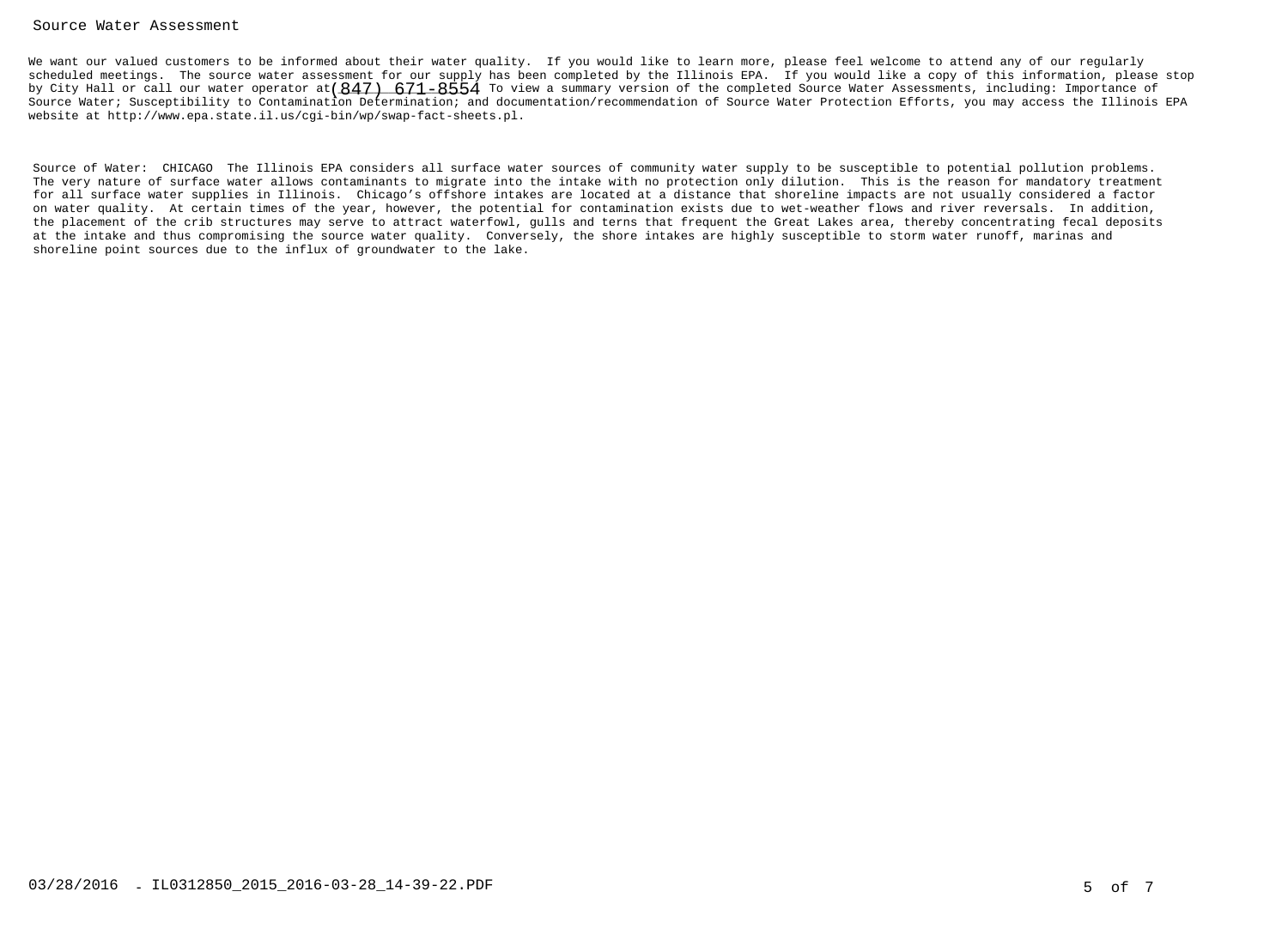#### **2015Regulated Contaminants Detected**

### **Lead and Copper**

Definitions:

 Action Level Goal (ALG): The level of a contaminant in drinking water below which there is no known or expected risk to health. ALGs allow for a margin ofsafety.

Action Level: The concentration of a contaminant which, if exceeded, triggers treatment or other requirements which a water system must follow.

| Lead and Copper | Date Sampled | MCLG | Action Level<br>(AL) | 90th<br>Percentile | # Sites Over<br>AL | Units | Violation | Likely Source of Contamination                                           |
|-----------------|--------------|------|----------------------|--------------------|--------------------|-------|-----------|--------------------------------------------------------------------------|
| Lead            | 06/13/2014   |      |                      | 5.58               |                    | ppb   |           | Corrosion of household plumbing systems;<br>Erosion of natural deposits. |

### **Water Quality Test Results**

|                                                       | Maximum Contaminant Level Goal or MCLG: The level of a contaminant in drinking water below which there is no known or expected risk to health. MCLGs allow<br>for a margin of safety.                     |
|-------------------------------------------------------|-----------------------------------------------------------------------------------------------------------------------------------------------------------------------------------------------------------|
| Maximum Contaminant Level or MCL:                     | The highest level of a contaminant that is allowed in drinking water. MCLs are set as close to the MCLGs as feasible<br>using the best available treatment technology.                                    |
| Maximum residual disinfectant level<br>qoal or MRDLG: | The level of a drinking water disinfectant below which there is no known or expected risk to health. MRDLGs do not<br>reflect the benefits of the use of disinfectants to control microbial contaminants. |
| Maximum residual disinfectant level or<br>MRDL:       | The highest level of a disinfectant allowed in drinking water. There is convincing evidence that addition of a<br>disinfectant is necessary for control of microbial contaminants.                        |
| Definitions:                                          | The following tables contain scientific terms and measures, some of which may require explanation.                                                                                                        |
| ppb:                                                  | micrograms per liter or parts per billion - or one ounce in 7,350,000 gallons of water.                                                                                                                   |
| na:                                                   | not applicable.                                                                                                                                                                                           |
| Avq:                                                  | Regulatory compliance with some MCLs are based on running annual average of monthly samples.                                                                                                              |
| ppm:                                                  | milligrams per liter or parts per million - or one ounce in 7,350 gallons of water.                                                                                                                       |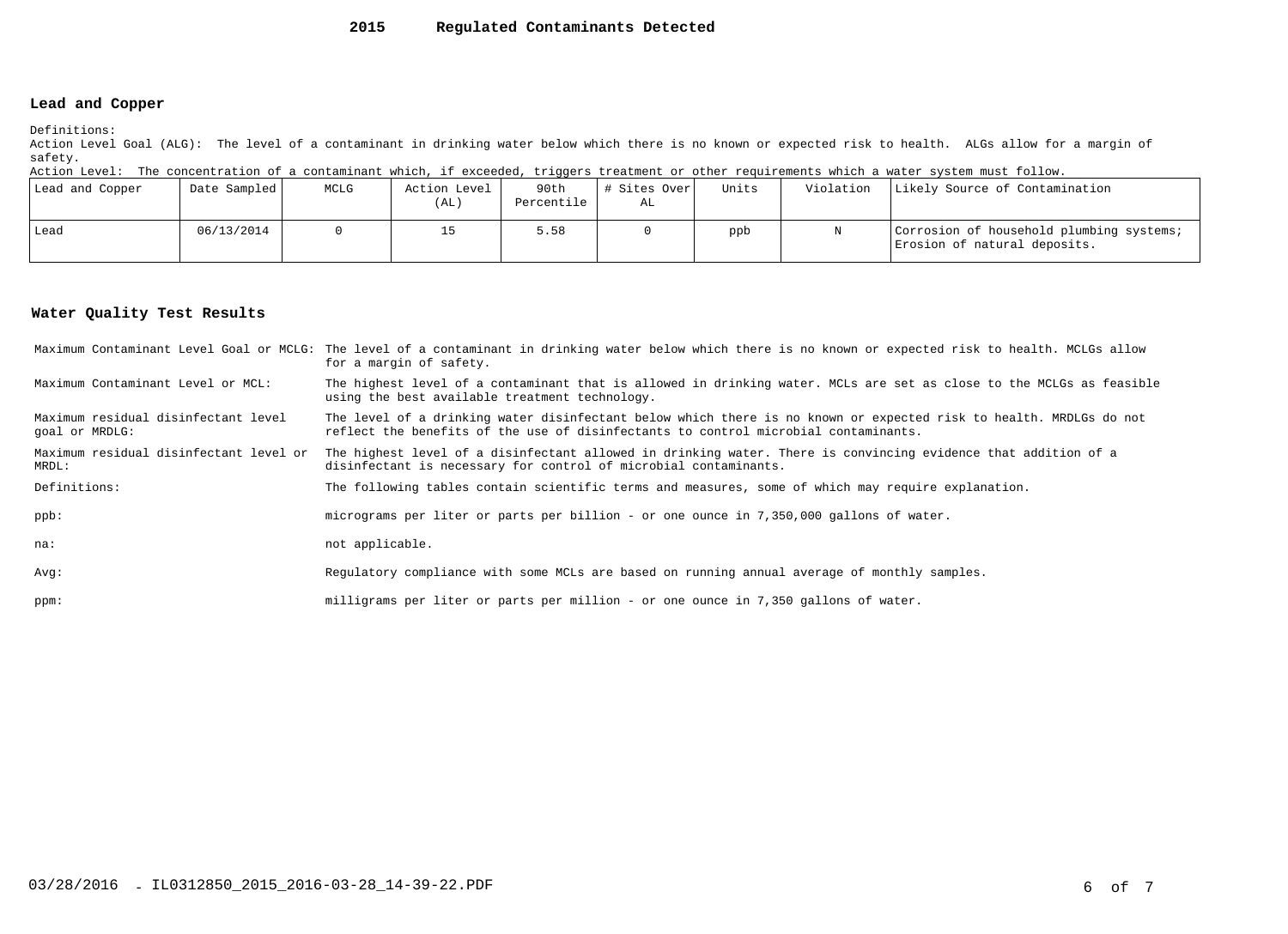### **Regulated Contaminants**

| Disinfectants and<br>Disinfection By-<br>Products | Collection<br>Date | Detected | Highest Level Range of Levels<br>Detected | MCLG                     | MCL        | Units |   | Violation Likely Source of Contamination   |
|---------------------------------------------------|--------------------|----------|-------------------------------------------|--------------------------|------------|-------|---|--------------------------------------------|
| Chlorine                                          | 12/31/2015         | 0.8      | $0.7 - 0.8$                               | $MRDLG = 4$              | $MRDL = 4$ | ppm   | N | Water additive used to control microbes.   |
| Haloacetic Acids<br>$(HAA5)^*$                    | 2015               | 15       | $9.52 - 18.6$                             | No goal for<br>the total | 60         | ppb   | N | By-product of drinking water disinfection. |
| Total Trihalomethanes<br>(TTHM)                   | 2015               | 26       | $14.6 - 32$                               | No goal for<br>the total | 80         | ppb   | N | By-product of drinking water disinfection. |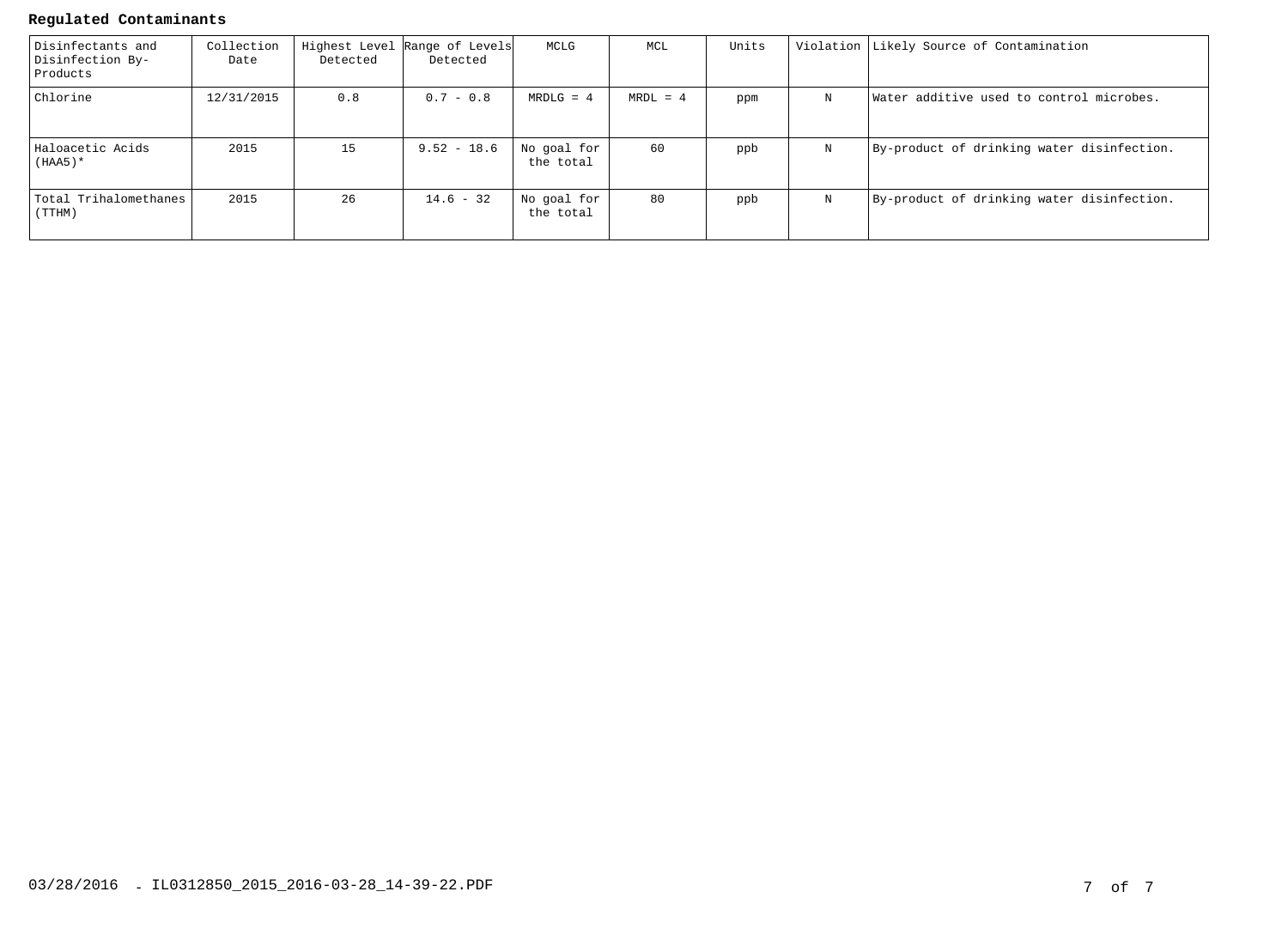| CHICAGO                                                                                                                                                                    | Source of Drinking Water                                                                                                                                                                                                                                  | Drinking water, including bottled water, may<br>reasonably be expected to contain at least small                                                                                                                                                                                                                                                                                                                                                                                                                                                                                                                                                                                                   |  |  |  |
|----------------------------------------------------------------------------------------------------------------------------------------------------------------------------|-----------------------------------------------------------------------------------------------------------------------------------------------------------------------------------------------------------------------------------------------------------|----------------------------------------------------------------------------------------------------------------------------------------------------------------------------------------------------------------------------------------------------------------------------------------------------------------------------------------------------------------------------------------------------------------------------------------------------------------------------------------------------------------------------------------------------------------------------------------------------------------------------------------------------------------------------------------------------|--|--|--|
| IL0316000                                                                                                                                                                  | The sources of drinking water (both tap water and<br>bottled water) include rivers, lakes, streams,<br>ponds, reservoirs, springs, and wells. As water                                                                                                    | amounts of some contaminants. The presence of<br>contaminants does not necessarily indicate that<br>water poses a health risk. More information about                                                                                                                                                                                                                                                                                                                                                                                                                                                                                                                                              |  |  |  |
| Annual Water Ouality Report for the period of January 1 to<br>December 31, 2015                                                                                            | travels over the surface of the land or through the<br>ground, it dissolves naturally-occurring minerals<br>and, in some cases, radioactive material, and can                                                                                             | contaminants and potential health effects can be<br>obtained by calling the EPAs Safe Drinking Water<br>Hotline at (800) 426-4791.                                                                                                                                                                                                                                                                                                                                                                                                                                                                                                                                                                 |  |  |  |
| This report is intended to provide you with important<br>information about your drinking water and the efforts made<br>by the water system to provide safe drinking water. | pickup substances resulting from the presence of<br>animals or from human activity.<br>Contaminants that may be present in source water                                                                                                                   | In order to ensure that tap water is safe to                                                                                                                                                                                                                                                                                                                                                                                                                                                                                                                                                                                                                                                       |  |  |  |
|                                                                                                                                                                            | include:<br>Microbial contaminants, such as viruses and                                                                                                                                                                                                   | drink, EPA prescribes regulations which limit the<br>amount of certain contaminants in water provided                                                                                                                                                                                                                                                                                                                                                                                                                                                                                                                                                                                              |  |  |  |
| The source of drinking water used by                                                                                                                                       | bacteria, which may come from sewage treatment                                                                                                                                                                                                            | by public water systems. FDA regulations establish                                                                                                                                                                                                                                                                                                                                                                                                                                                                                                                                                                                                                                                 |  |  |  |
| CHICAGO is Surface Water                                                                                                                                                   | plants, septic systems, agricultural livestock<br>operations, and wildlife.                                                                                                                                                                               | limits for contaminants in bottled water which<br>must provide the same protection for public<br>health.                                                                                                                                                                                                                                                                                                                                                                                                                                                                                                                                                                                           |  |  |  |
| For more information regarding this report contact:                                                                                                                        | Inorganic contaminants, such as salts and<br>metals, which can be naturally-occurring or result<br>from urban storm water runoff, industrial or                                                                                                           | Some people may be more vulnerable to contaminants<br>in drinking water than the general population.                                                                                                                                                                                                                                                                                                                                                                                                                                                                                                                                                                                               |  |  |  |
| DWM Water Quality Division<br>Name                                                                                                                                         | domestic wastewater discharges, oil and gas<br>production, mining, or farming.                                                                                                                                                                            | Immuno-compromised persons such as persons with<br>cancer undergoing chemotherapy, persons who have                                                                                                                                                                                                                                                                                                                                                                                                                                                                                                                                                                                                |  |  |  |
| 312-742-7499<br>Phone                                                                                                                                                      | Pesticides and herbicides, which may come from a<br>variety of sources such as agriculture, urban storm<br>water runoff, and residential uses.                                                                                                            | undergone organ transplants, people with HIV/AIDS<br>or other immune system disorders, some elderly and<br>infants can be particularly at risk from                                                                                                                                                                                                                                                                                                                                                                                                                                                                                                                                                |  |  |  |
| Este informe contiene información muy importante sobre<br>el aqua que usted bebe. Tradúzcalo ó hable con alquien<br>que lo entienda bien.                                  | Organic chemical contaminants, including<br>synthetic and volatile organic chemicals, which are<br>by-products of industrial processes and petroleum<br>production, and can also come from gas stations,<br>urban storm water runoff, and septic systems. | infections. These people should seek advice about<br>drinking water from their health care providers.<br>EPA/CDC guidelines on appropriate means to lessen<br>the risk of infection by Cryptosporidium and other<br>microbial contaminants are available from the Safe<br>Drinking Water Hotline (800-426-4791).                                                                                                                                                                                                                                                                                                                                                                                   |  |  |  |
|                                                                                                                                                                            | Radioactive contaminants, which can be<br>naturally-occurring or be the result of oil and gas<br>production and mining activities.                                                                                                                        | If present, elevated levels of lead can cause<br>serious health problems, especially for pregnant<br>women and young children. Lead in drinking water                                                                                                                                                                                                                                                                                                                                                                                                                                                                                                                                              |  |  |  |
|                                                                                                                                                                            |                                                                                                                                                                                                                                                           | is primarily from materials and components<br>associated with service lines and home plumbing.<br>We cannot control the variety of materials used in<br>plumbing components. When your water has been<br>sitting for several hours, you can minimize the<br>potential for lead exposure by flushing your tap<br>for 30 seconds to 2 minutes before using water for<br>drinking or cooking. If you are concerned about<br>lead in your water, you may wish to have your<br>water tested. Information on lead in drinking<br>water, testing methods, and steps you can take to<br>minimize exposure is available from the Safe<br>Drinking Water Hotline or at<br>http://www.epa.gov/safewater/lead. |  |  |  |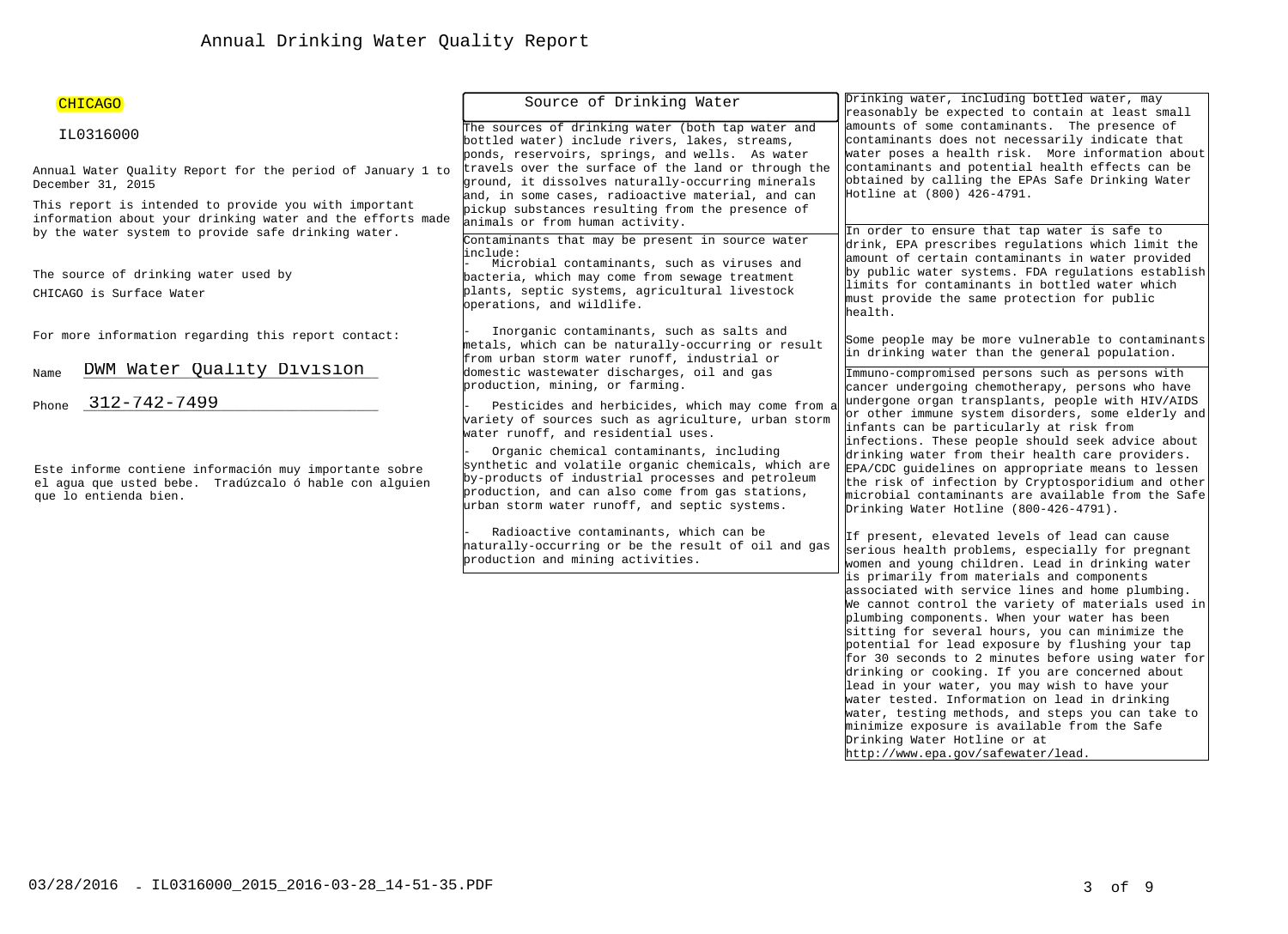### Source Water Information

| Source Water Name                                       | Type of Water | Report Status Location |                          |
|---------------------------------------------------------|---------------|------------------------|--------------------------|
| INTAKE (00104) JARDINE SHORE INTAKELAKE MICHIGAN WATER  | SW            |                        |                          |
| INTAKE (00105) SOUTH PLANT SHORE<br>LAKE MICHIGAN WATER | SW            |                        |                          |
| INTAKE (01305) DUNNE INTAKE CRIB<br>LAKE MICHIGAN WATER | SW            |                        | SOUTH PLAN - 68TH STREET |
| INTAKE (01306) JARDINE DEVER INTAKELAKE MICHIGAN WATER  | SW            |                        |                          |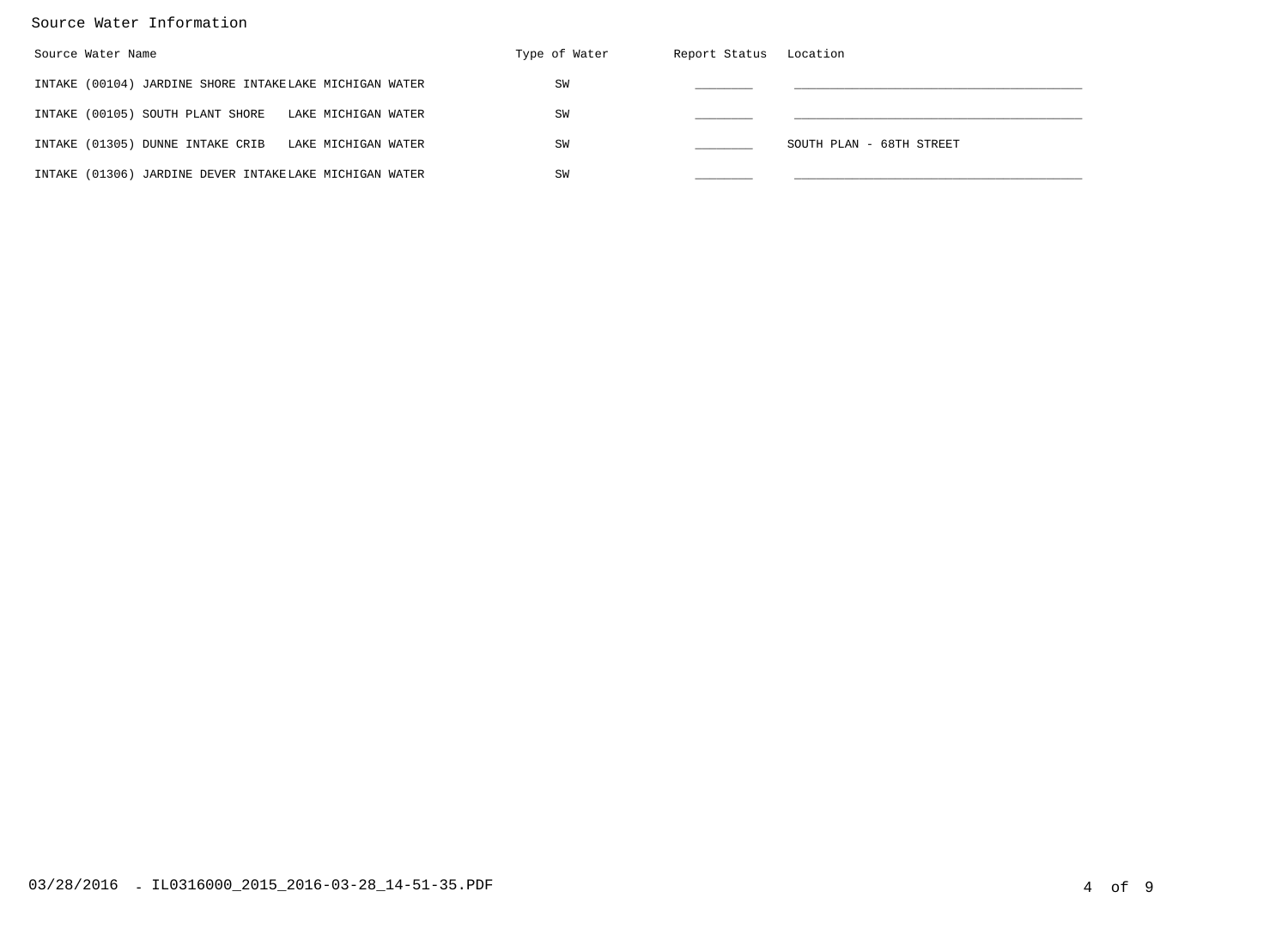### Source Water Assessment

We want our valued customers to be informed about their water quality. If you would like to learn more, please feel welcome to attend any of our regularly scheduled meetings. The source water assessment for our supply has been completed by the Illinois EPA. If you would like a copy of this information, please stopby City Hall or call our water operator at  $\qquad \qquad$  . To view a summary version of the completed Source Water Assessments, including: Importance of Source Water; Susceptibility to Contamination Determination; and documentation/recommendation of Source Water Protection Efforts, you may access the Illinois EPAwebsite at http://www.epa.state.il.us/cgi-bin/wp/swap-fact-sheets.pl.

Source of Water: CHICAGO The Illinois EPA considers all surface water sources of community water supply to be susceptible to potential pollution problems. The very nature of surface water allows contaminants to migrate into the intake with no protection only dilution. This is the reason for mandatory treatment for all surface water supplies in Illinois. Chicago's offshore intakes are located at a distance that shoreline impacts are not usually considered a factor on water quality. At certain times of the year, however, the potential for contamination exists due to wet-weather flows and river reversals. In addition, the placement of the crib structures may serve to attract waterfowl, gulls and terns that frequent the Great Lakes area, thereby concentrating fecal depositsat the intake and thus compromising the source water quality. Conversely, the shore intakes are highly susceptible to storm water runoff, marinas andshoreline point sources due to the influx of groundwater to the lake.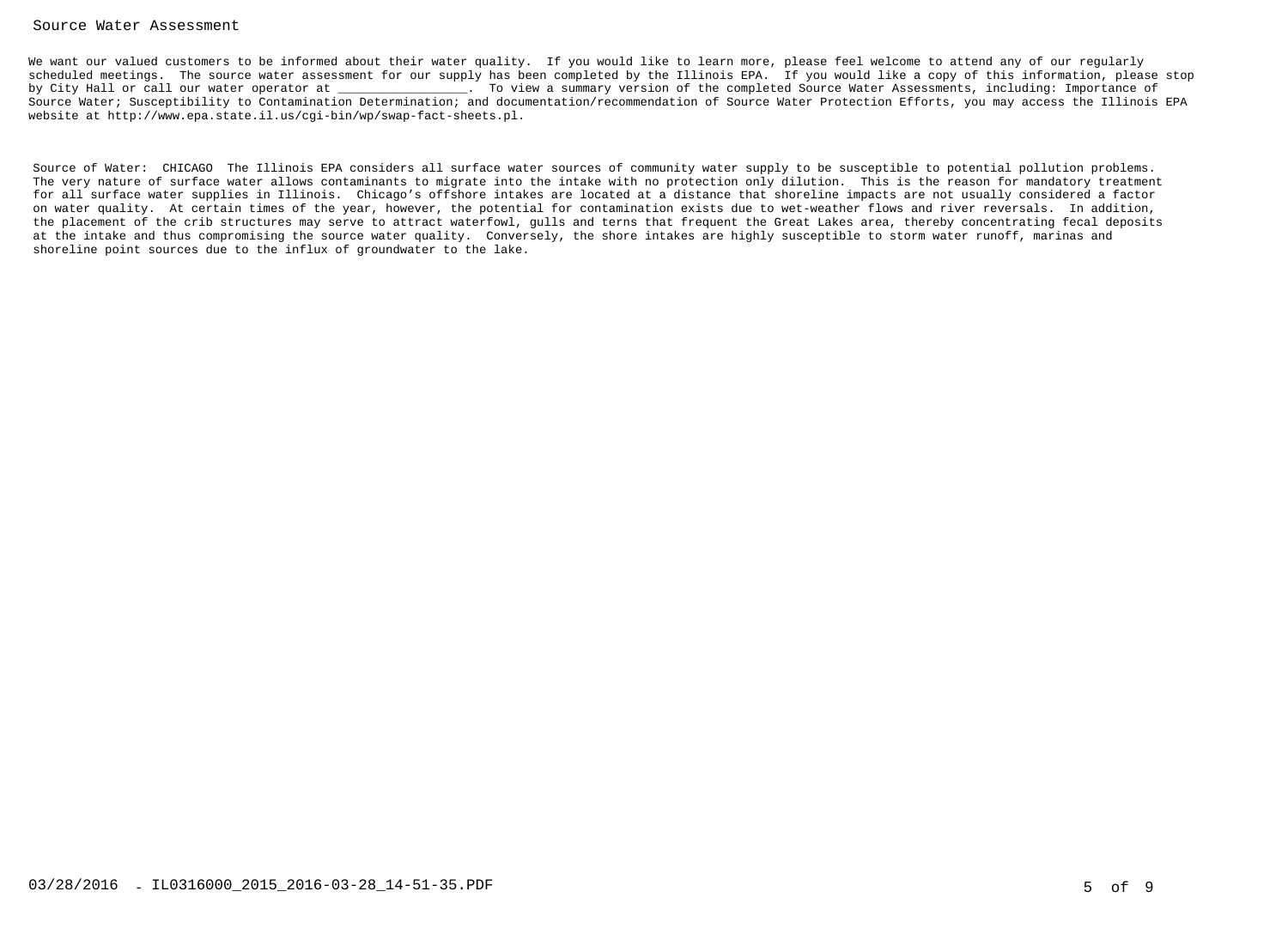### **Coliform Bacteria**

| Maximum<br>Contaminant Level<br>Goal | Maximum<br>Contaminant<br>Level                  | Positive | Total Coliform   Highest No. of Fecal Coliform or E.<br>Coli Maximum<br>Contaminant Level | Total No. of<br>Positive E. Coli or<br>Fecal Coliform<br>Samples |   | Violation Likely Source of Contamination |
|--------------------------------------|--------------------------------------------------|----------|-------------------------------------------------------------------------------------------|------------------------------------------------------------------|---|------------------------------------------|
|                                      | $5\%$ of monthly $ $<br>samples are<br>positive. | 0.4      |                                                                                           |                                                                  | N | Naturally present in the environment.    |

### **Lead and Copper**

Definitions:

 Action Level Goal (ALG): The level of a contaminant in drinking water below which there is no known or expected risk to health. ALGs allow for a margin ofsafety.

Action Level: The concentration of a contaminant which, if exceeded, triggers treatment or other requirements which a water system must follow.

| Lead and Copper | Date Sampled | MCLG | Action Level<br>(AL) | 90th<br>Percentile | # Sites Over<br>AL | Units | Violation | Likely Source of Contamination                                                                                |
|-----------------|--------------|------|----------------------|--------------------|--------------------|-------|-----------|---------------------------------------------------------------------------------------------------------------|
| Copper          | 2015         | 1.3  | 1.3                  | 0.0782             |                    | ppm   |           | Erosion of natural deposits; Leaching from<br>wood preservatives; Corrosion of household<br>plumbing systems. |
| Lead            | 2015         |      | 15                   | 9.11               |                    | ppb   |           | Corrosion of household plumbing systems;<br>Erosion of natural deposits.                                      |

### **Water Quality Test Results**

|                                                       | Maximum Contaminant Level Goal or MCLG: The level of a contaminant in drinking water below which there is no known or expected risk to health. MCLGs allow<br>for a margin of safety.                     |
|-------------------------------------------------------|-----------------------------------------------------------------------------------------------------------------------------------------------------------------------------------------------------------|
| Maximum Contaminant Level or MCL:                     | The highest level of a contaminant that is allowed in drinking water. MCLs are set as close to the MCLGs as feasible<br>using the best available treatment technology.                                    |
| Maximum residual disinfectant level<br>qoal or MRDLG: | The level of a drinking water disinfectant below which there is no known or expected risk to health. MRDLGs do not<br>reflect the benefits of the use of disinfectants to control microbial contaminants. |
| Maximum residual disinfectant level or<br>MRDL:       | The highest level of a disinfectant allowed in drinking water. There is convincing evidence that addition of a<br>disinfectant is necessary for control of microbial contaminants.                        |
| Definitions:                                          | The following tables contain scientific terms and measures, some of which may require explanation.                                                                                                        |
| ppb:                                                  | micrograms per liter or parts per billion - or one ounce in 7,350,000 gallons of water.                                                                                                                   |
| na:                                                   | not applicable.                                                                                                                                                                                           |
| Avq:                                                  | Requiatory compliance with some MCLs are based on running annual average of monthly samples.                                                                                                              |
| ppm:                                                  | milligrams per liter or parts per million - or one ounce in 7,350 gallons of water.                                                                                                                       |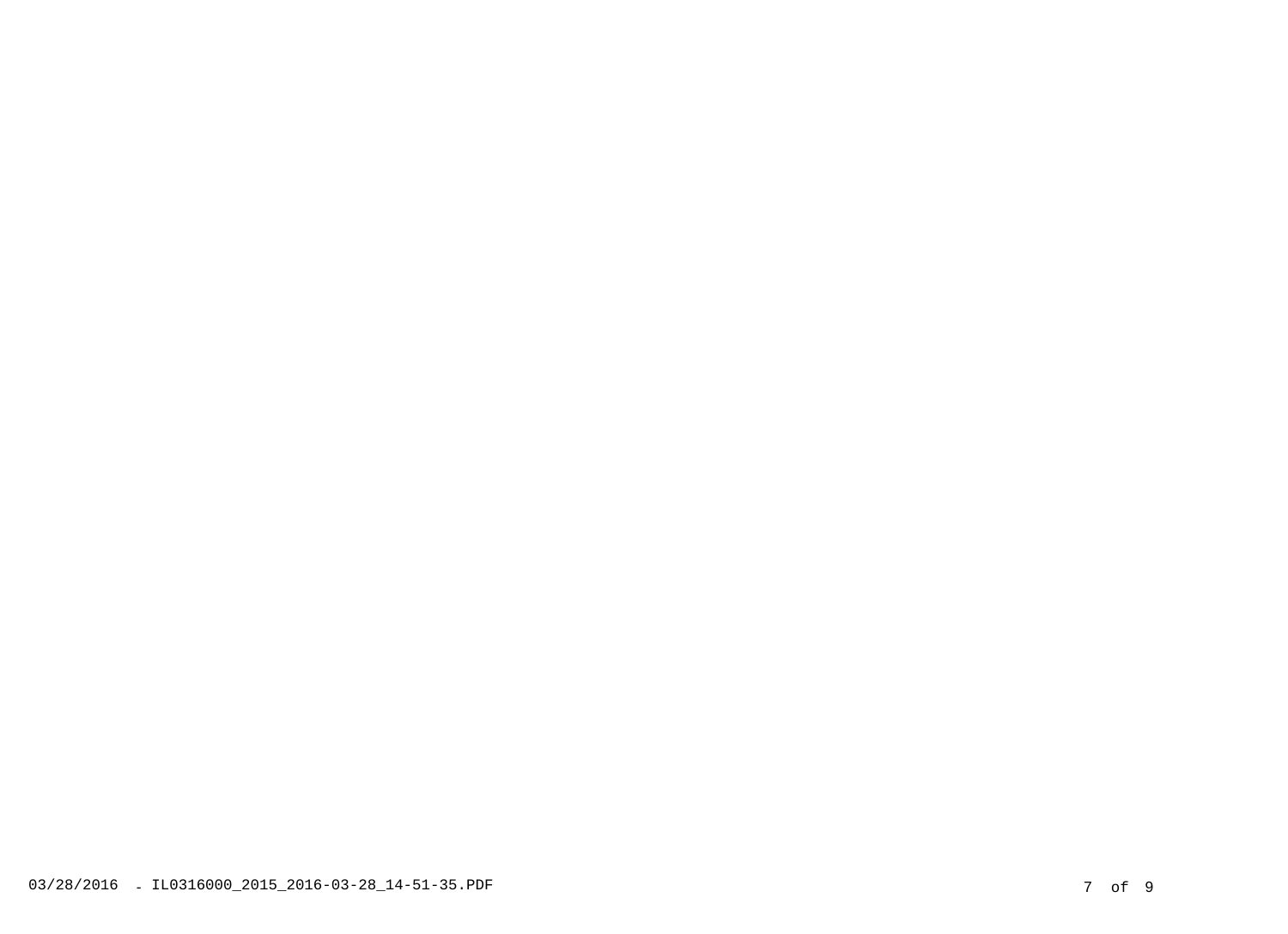### **Regulated Contaminants**

| Disinfectants and<br>Disinfection By-<br>Products | Collection<br>Date | Detected     | Highest Level Range of Levels<br>Detected | MCLG                     | MCL            | Units |            | Violation Likely Source of Contamination                                                                                         |
|---------------------------------------------------|--------------------|--------------|-------------------------------------------|--------------------------|----------------|-------|------------|----------------------------------------------------------------------------------------------------------------------------------|
| Chlorine                                          | 12/31/2015         | $\mathbf{1}$ | $1 - 1$                                   | $MRDLG = 4$              | $MRDL = 4$     | ppm   | $_{\rm N}$ | Water additive used to control microbes.                                                                                         |
| Haloacetic Acids<br>$(HAA5)$ *                    | 2015               | 10           | $3.6 - 14.3$                              | No goal for<br>the total | 60             | ppb   | $_{\rm N}$ | By-product of drinking water disinfection.                                                                                       |
| Total Trihalomethanes<br>(TTHM)                   | 2015               | 2.2          | $11.6 - 29$                               | No goal for<br>the total | 80             | ppb   | $_{\rm N}$ | By-product of drinking water disinfection.                                                                                       |
| Inorganic<br>Contaminants                         | Collection<br>Date | Detected     | Highest Level Range of Levels<br>Detected | <b>MCLG</b>              | <b>MCL</b>     | Units | Violation  | Likely Source of Contamination                                                                                                   |
| Barium                                            | 2015               | 0.0201       | lo.o193 - o.o2o1                          | $\overline{2}$           | $\overline{2}$ | ppm   | $_{\rm N}$ | Discharge of drilling wastes; Discharge from<br>metal refineries; Erosion of natural deposits.                                   |
| Fluoride                                          | 2015               | 0.8          | $0.803 - 0.846$                           | $\overline{4}$           | 4.0            | ppm   | $_{\rm N}$ | Erosion of natural deposits; Water additive<br>which promotes strong teeth; Discharge from<br>fertilizer and aluminum factories. |
| Nitrate [measured as<br>Nitrogen]                 | 2015               | 0.299        | $0.28 - 0.299$                            | 10                       | 10             | ppm   | $_{\rm N}$ | Runoff from fertilizer use; Leaching from<br>septic tanks, sewage; Erosion of natural<br>deposits.                               |
| Sodium                                            | 2015               | 8            | $8 - 8.5$                                 |                          |                | ppm   | $_{\rm N}$ | Erosion from naturally occuring deposits: Used<br>in water softener regeneration.                                                |
| Radioactive<br>Contaminants                       | Collection<br>Date | Detected     | Highest Level Range of Levels<br>Detected | MCLG                     | MCL            | Units |            | Violation Likely Source of Contamination                                                                                         |
| Combined Radium<br>226/228                        | 02/11/2014         | 0.84         | $0.5 - 0.84$                              | $\Omega$                 | 5              | pCi/L | N          | Erosion of natural deposits.                                                                                                     |
| Gross alpha excluding<br>radon and uranium        | 02/11/2014         | 6.6          | $6.1 - 6.6$                               | $\Omega$                 | 1.5            | pCi/L | $_{\rm N}$ | Erosion of natural deposits.                                                                                                     |

### **Turbidity**

|                            | Limit (Treatment   Level Detected <br>Technique) |          | Violation   Likely Source of Contamination |
|----------------------------|--------------------------------------------------|----------|--------------------------------------------|
| Highest single measurement | NTU                                              | 0.45 NTU | Soil runoff.                               |

Information Statement: Turbidity is a measurement of the cloudiness of the water caused by suspended particles. We monitor it because it is a good indicatorof water quality and the effectiveness of our filtration system and disinfectants.